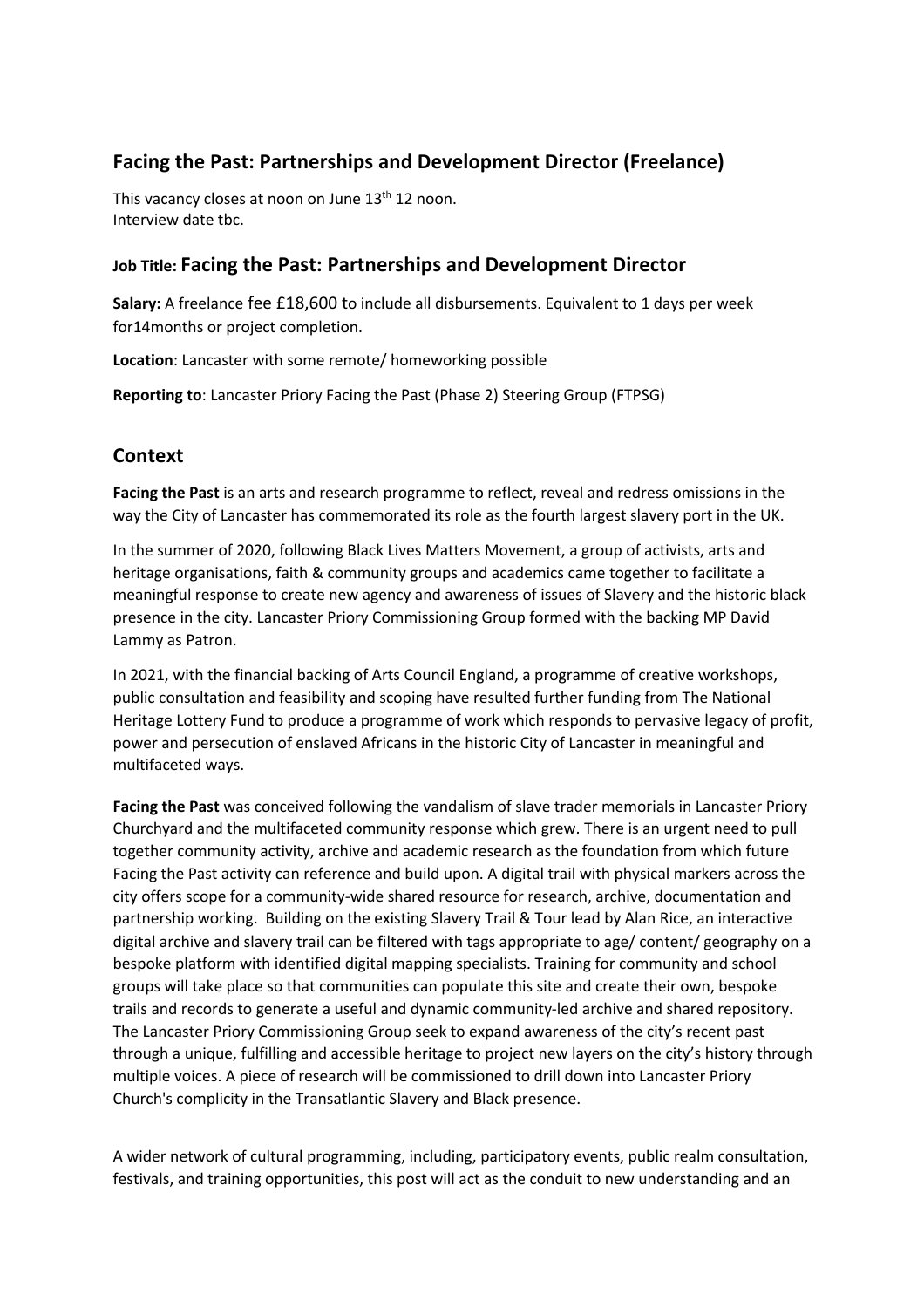important cultural response to the complexity of Slavery issues both historic and connected to the present day.

## **The Vision**

All Lancaster residents will be aware of the Facing the Past programme through a multi- agency approach to PR and Comms. People will be aware of Lancaster Transatlantic Slavery connections and may take steps to involved themselves more deeply in the issues and legacy of the past and present. The post holder will capitalise on the explosion of interest in the subject and facilitate new connections through excellent public relation and communication work.

### **Purpose**

There has been an explosion of interest and activity in Lancaster's Transatlantic Slave Trail with several groups working to raise awareness, educate, research and creatively respond to the injustices of the past and present

The city holds stories of individual slaves, Abolitionists and web of slavery profits. Lancaster Priory Commissioning Group are keen to upskill themselves and the next generation to challenge the extent to which we change the local knowledge of the city and shift from a 'didactic' conversation of slavery into something experiential and community driven. This will in turn support a wider campaign to rewrite local history and raise awareness of contemporary social injustice. Digital Mapping is a new and important venture for Lancaster Priory Commissioning Group.

The aim to encourage new audiences to re- activate their imaginations for debate, and positive action and see their historic surroundings in a new light.

## **Key Responsibilities**

The post holder will work closely with external stakeholders and colleagues to develop funding and organisational partnerships, supported by a focussed steering group (FTPSG) formed from Lancaster Priory Commissioning Group, the PCC and the Programme Director.

- Develop and deliver Facing The Past Fundraising Strategy, with the purpose of identifying and building on the opportunity to secure future activity and programming for Facing The Past II and the future legacy.
- Develop and deliver Facing The Past Partnership Strategy, with the purpose of identifying and building on the opportunities to partner locally and nationally during Facing The Past II and the future legacy.
- Produce fundraising assets for Facing The Past II and the future legacy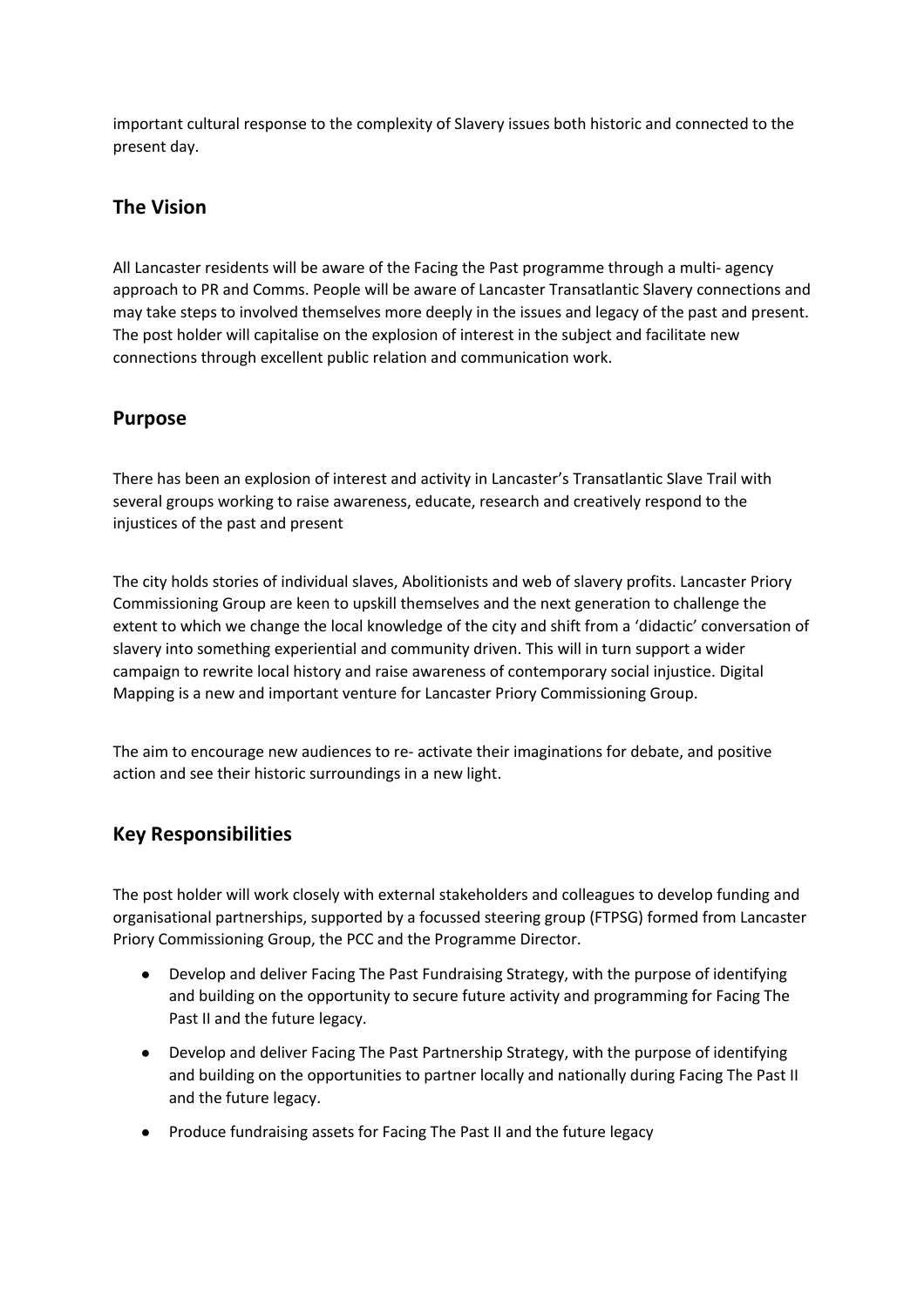- Manage a fundraising and partnership pipeline and report on this to the PCC and Priory Commissioning Group.
- Work with partners to identify opportunities for joint fundraising and programme development.
- Work with the Programme Director and partners to identify communications and engagement opportunities to develop new funding and partnership openings.
- Design and manage the project plan for this work package, ensuring deadlines, budget and timescales are met

# **Person Specification**

| <b>Experience</b>                                                                                                                                                                                                                                                                                                                                                                                                                                                                                                                                                                                                                                                                                                                                                                        |                                                                                                                                                                                                                                                                                                                                                         |
|------------------------------------------------------------------------------------------------------------------------------------------------------------------------------------------------------------------------------------------------------------------------------------------------------------------------------------------------------------------------------------------------------------------------------------------------------------------------------------------------------------------------------------------------------------------------------------------------------------------------------------------------------------------------------------------------------------------------------------------------------------------------------------------|---------------------------------------------------------------------------------------------------------------------------------------------------------------------------------------------------------------------------------------------------------------------------------------------------------------------------------------------------------|
| Extensive fundraising experience, ideally at<br>senior management level<br>Experience of shaping and delivering<br>compelling fundraising proposals<br>Experience of representing organisation in<br>funding and partnerships relationships<br>Experience of identifying and managing<br>fundraising prospects and managing<br>multiple submissions and reporting<br>requirements effectively<br>Experience of managing active partnerships<br>and identifying options for further<br>development<br>Experience of identifying and managing<br>potential partnerships witty clear decision<br>making for organisational strategy.<br>Effectively communicating with colleagues<br>and a range of stakeholders to report on<br>fundraising and partnership pipelines.<br>Managing budgets | Working within community archiving,<br>$\bullet$<br>museums, digital mapping, social injustice,<br>visual arts/ heritage sector<br>Experience of non-traditional funding<br>$\bullet$<br>steams<br>Experience of donor stewardship using<br>$\bullet$<br>monitoring and evaluation<br>Experience of setting up and managing an<br>effective CRM system. |
| Knowledge                                                                                                                                                                                                                                                                                                                                                                                                                                                                                                                                                                                                                                                                                                                                                                                |                                                                                                                                                                                                                                                                                                                                                         |
| Historical overview of Lancaster as the UK<br>fourth largest Slavery Port<br>Understanding of relationship cultivation<br>Understanding of audience development                                                                                                                                                                                                                                                                                                                                                                                                                                                                                                                                                                                                                          |                                                                                                                                                                                                                                                                                                                                                         |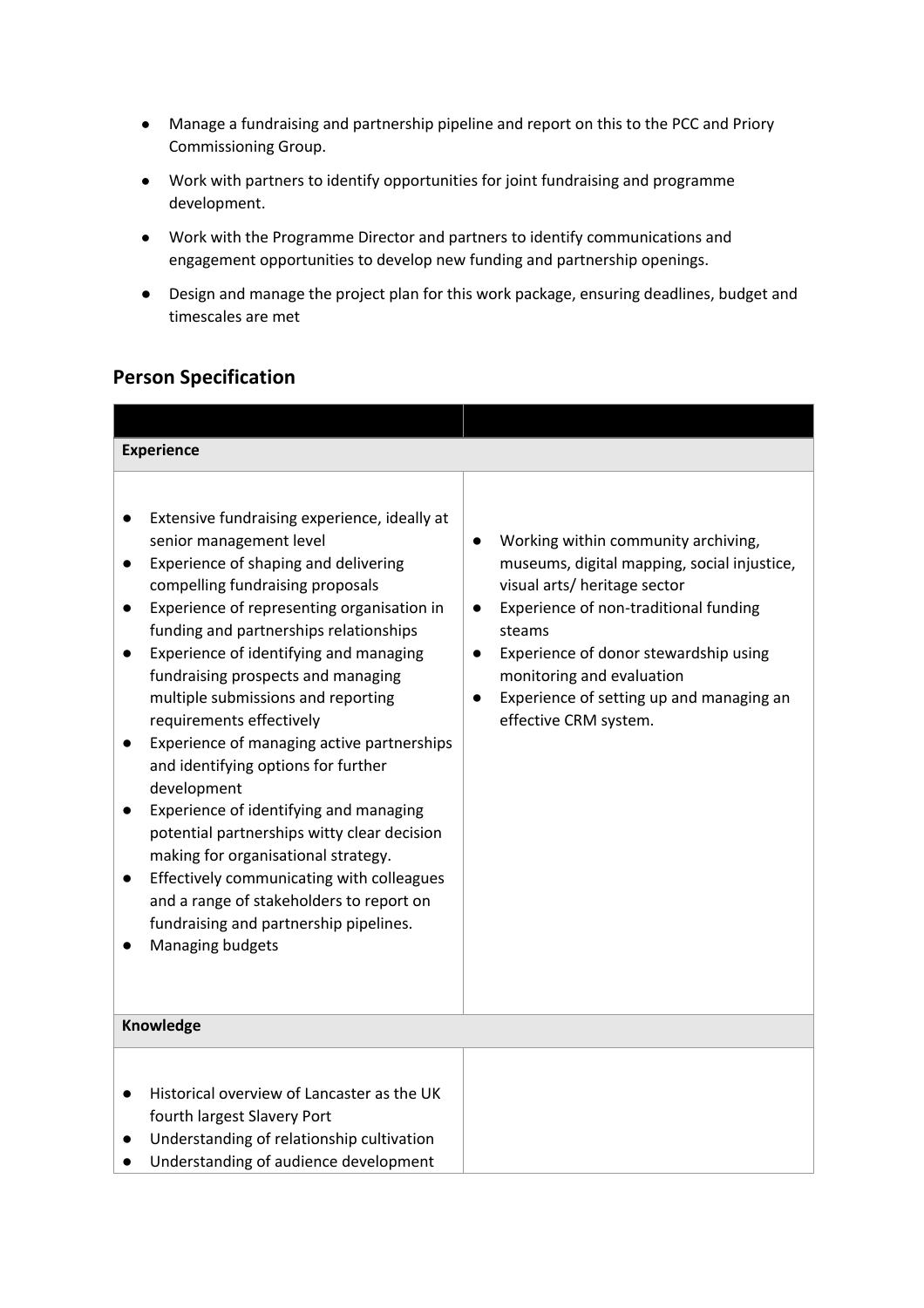| Understanding of the principals and values<br>which underpin arts/ heritage trails and the<br>value which underpin the Facing the Past<br>programme                                                                                                                                                                                                                                                                                                                                                                                                                                                                                                                                                                                                                                                                                                                                                                                          |                                                                                                                            |
|----------------------------------------------------------------------------------------------------------------------------------------------------------------------------------------------------------------------------------------------------------------------------------------------------------------------------------------------------------------------------------------------------------------------------------------------------------------------------------------------------------------------------------------------------------------------------------------------------------------------------------------------------------------------------------------------------------------------------------------------------------------------------------------------------------------------------------------------------------------------------------------------------------------------------------------------|----------------------------------------------------------------------------------------------------------------------------|
| <b>Skills</b>                                                                                                                                                                                                                                                                                                                                                                                                                                                                                                                                                                                                                                                                                                                                                                                                                                                                                                                                |                                                                                                                            |
| Ability to manager own workload,<br>completing tasks to deadline without<br>supervision<br>Excellent advocacy, presentation and verbal<br>communication skills with an ability to<br>engage effectively with a wide range of<br>people<br>An eye for details both visual and textual,<br>ability to edit and approve content<br>appropriate to the context<br>Co-ordination public relations activities<br>ensuring consistency of messaging and<br>clear calls to action.<br>Identification of media opportunities, to<br>secure PR coverage across print, broadcast<br>and online, building contacts locally and<br>nationally and monitoring coverage.<br>Ability to develop creative content<br>including news releases, social media posts<br>and videos to support campaigns and<br>ongoing activities.<br>Identification and interviewing potential<br>case studies so that their stories can be<br>used to demonstrate change/action | Support the monitoring and evaluation of<br>Facing the Past digital activity, using Google<br>Analytics and other packages |
| <b>Qualities</b>                                                                                                                                                                                                                                                                                                                                                                                                                                                                                                                                                                                                                                                                                                                                                                                                                                                                                                                             |                                                                                                                            |
| Ability to build excellent relationships and<br>work in a supportive manner alongside<br>colleague, partners, freelancers, teachers,<br>academics and local authority<br>representatives<br>Ability to work flexibly and adapt to<br>unforeseen problems<br>Commitment to equal opportunities,<br>cultural diversity and accessible of service<br>Self-motivation, ability and willingness to<br>work as part of a team                                                                                                                                                                                                                                                                                                                                                                                                                                                                                                                      |                                                                                                                            |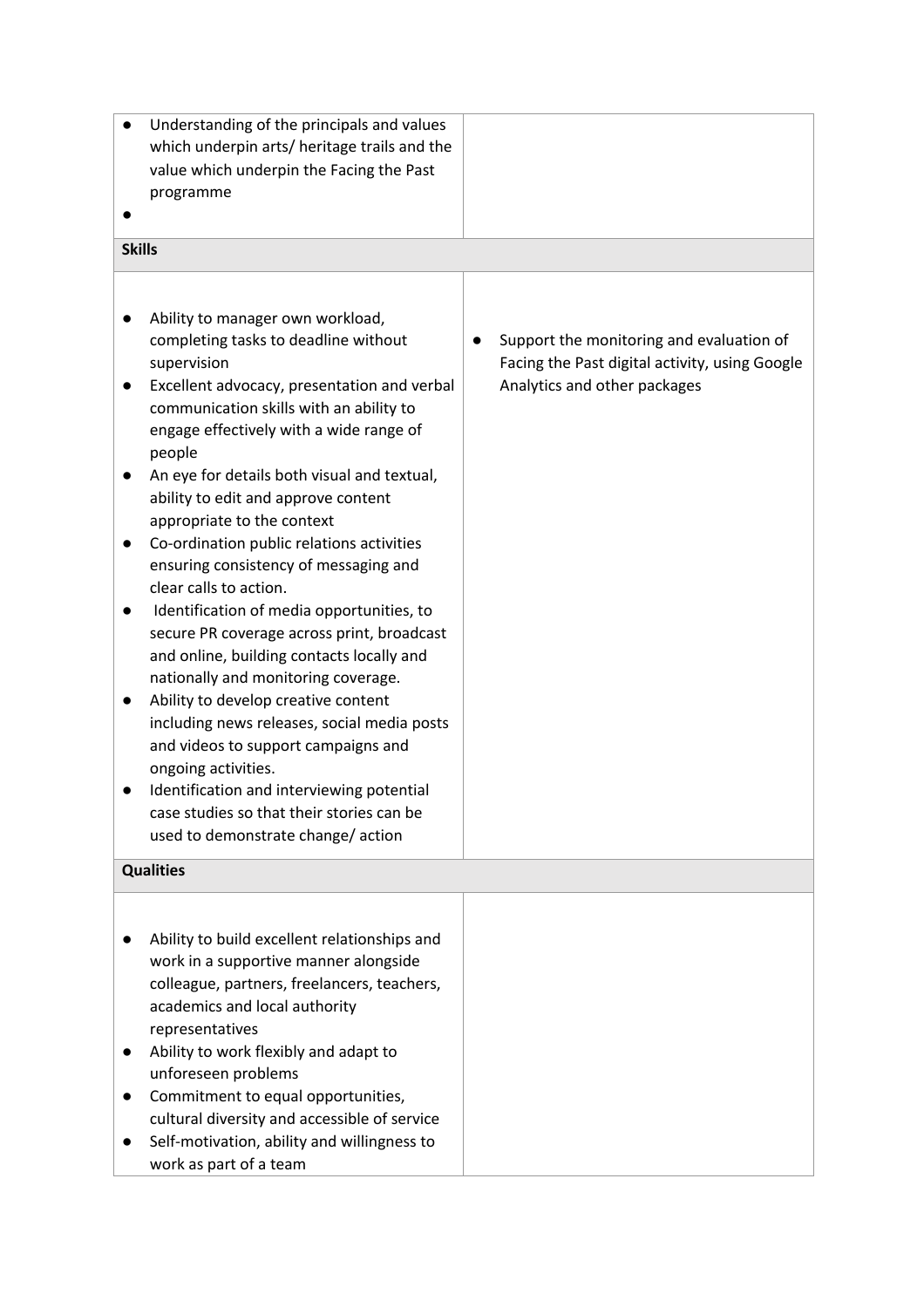| Accountability and sensitivity to issues and<br>$\bullet$<br>challenges as they arise |  |
|---------------------------------------------------------------------------------------|--|
| <b>Qualifications</b>                                                                 |  |
| Relevant degree or qualification by<br>$\bullet$<br>experience                        |  |

# **Resources available:**

The post holder will work to ensure that all final deliverables meet the project's quality standards and set content milestones that must be met leading up to launch of each project. Members of the Lancaster Black History Group, Church Volunteers, Academics and activists will be available to help deepen your knowledge and understanding of local slavery where necessary and to signpost your team to existing resources including the Lancaster Slavery Family Trees project and Digital Trail.

## **How to apply and the selection process**

Please send a CV and covering letter no larger than 10 MB to info@lancasterpriory.co.uk by noon on 13<sup>th</sup> June. Unfortunately, any application after this time will not be considered.

**Covering letter:** Please tell us how you meet the experience, skills and qualities outlined in the Person Specification. This should be no longer than 2 pages in either Word or PDF.

**CV** Please keep to 2 pages of A4 and include two references from recent or current employers/ clients.

All applications will be acknowledged with an email receipt. Should you be shortlisted, we will invite you to interview. Interviews will include a presentation and/or skills test and the date will be confirmed as soon as possible.

We will assess how you meet the experience, skills and qualities outlined in the Person Specification through the application form and interview.

**Interview Panel - tbc**

## **Timescales**

Application deadline: 13<sup>th</sup> June 2022